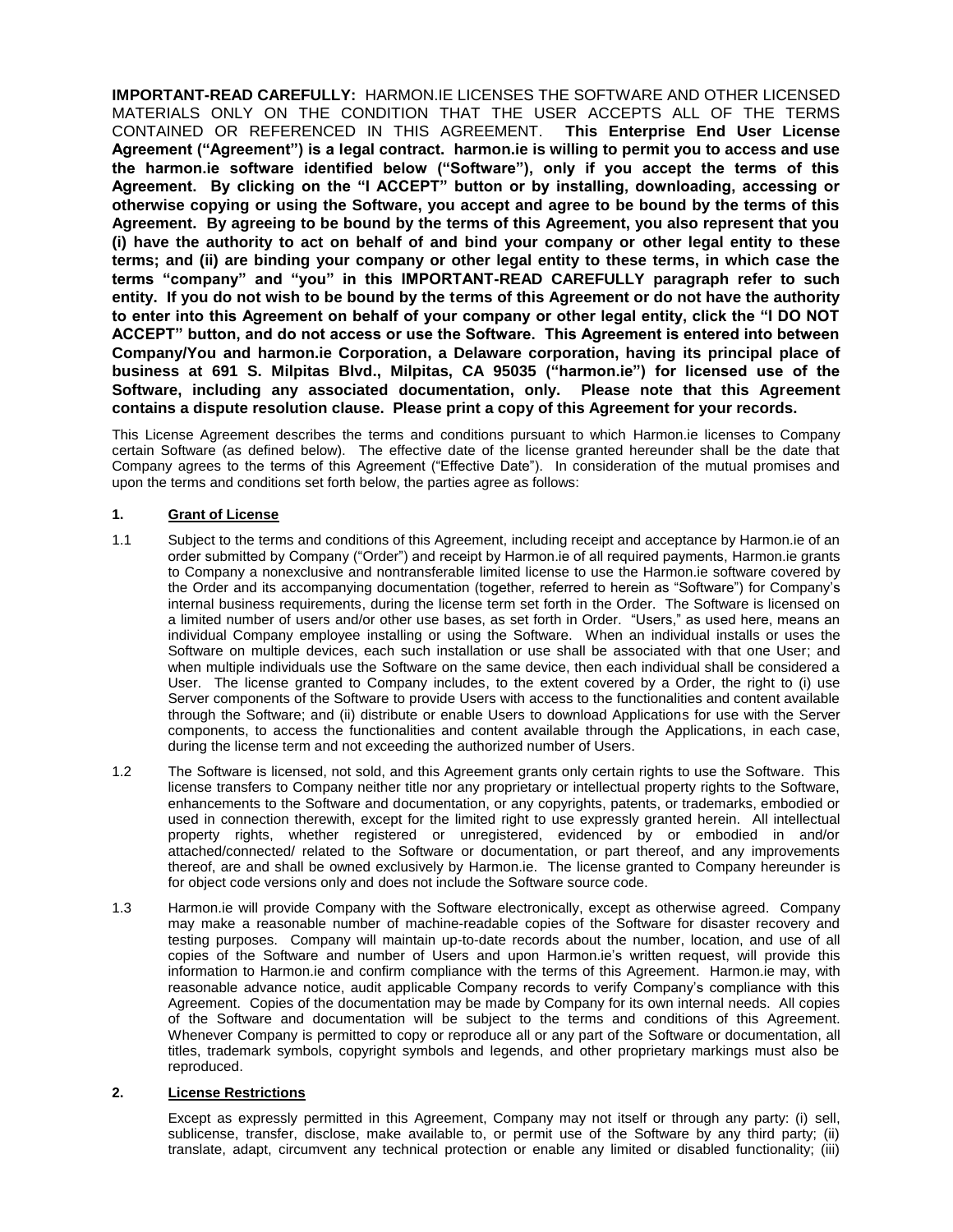decompile, disassemble, or reverse engineer, or make any additions or modifications to the Software, except (a) to the extent expressly permitted by law without the possibility of contractual waiver; and (b) to debug changes made by Company to a third party library to the extent this right is required by the license associated with the library; (iv) write or develop any derivative or other software program or product based upon the Software or Confidential Information; (v) use the Software other than in accordance with the authorization contained herein; or (vi) use the Software or part thereof to provide application hosting, outsourcing, testing, or similar services to any party.

## **3. License Fee; Additional Licenses**

- 3.1 Company agrees to pay Harmon.ie the License Fee specified in the Order. Harmon.ie will invoice Company as of the Effective Date of this license and the effective date of any renewal term. Company will pay the applicable license fees on or before thirty (30) days from the date of Harmon.ie's invoice. All fees shall be paid in immediately available United States Dollars or such other currency as indicated in the Order. A late payment charge of one and one-half percent (1½%) per month or the maximum rate allowed by law, whichever is less, may be added to amounts due under this Agreement if not on or before the due date. In the event of late payment, Company will also be responsible for all costs associated with collecting the outstanding amounts, including attorney's fees.
- 3.2 The fees set forth in Order do not include taxes, duties or governmental assessments of any kind, including but not limited to value-added, sales, use or withholding taxes, assessable by any local, state, provincial, federal or foreign jurisdiction (collectively, " Taxes"). Company is responsible for paying all Taxes resulting from this Agreement. Company shall not be required to pay or reimburse Harmon.ie for taxes based upon the net worth, capital, net income, or franchise of Harmon.ie. If a jurisdiction in which Company conducts business requires you to deduct or withhold Taxes from any amount due to Harmon.ie, Company must notify Harmon.ie in writing, in which case Harmon.ie will increase the gross amount of Harmon.ie's invoices so that, after deduction or withholding for Taxes, the net amount paid to Harmon.ie will not be less than the amount Harmon.ie would have received without the required deduction or withholding.
- 3.3 In the event that, during the term of this Agreement, Company orders additional software, Users, or other products and/or services and such order is accepted by Harmon.ie ("Additional Order"), Company will be invoiced for the relevant fees and charges on or around the date of Harmon.ie's acceptance of the order and payment shall be due on or before thirty (30) days from the date of the invoice. When Company adds Users, products, or services during a subscription term then, except as otherwise stated in the Additional Order, the term applicable to the additional order will be the remainder of the then-current subscription term, with any subsequent renewal term then including the Users, products, and/or services added.

## **4. Maintenance Support**

When Company has ordered maintenance support, Harmon.ie will provide such support in accordance with its standard support plans. Any enhancements and changes made by Harmon.ie to the Software as part of maintenance support, and information provided in the course of supplying maintenance support, shall be and remain at all times proprietary to and the sole property of Harmon.ie, and the provisions in this Agreement relating to the confidential and proprietary nature of the Harmon.ie Software and Confidential Information shall apply with equal force and effect to such enhancements, modifications, and changes. Such enhancements and changes may be used by Company under the Software license contained herein solely for use with the Software.

## **5. Warranty and Limitation of Liability**

- 5.1 Harmon.ie warrants that at the time of delivery of the Software and for sixty (60) days thereafter, the Software will perform in substantial accordance with its standard documentation. If during such period, the Software does not perform as warranted, Company shall notify Harmon.ie of the purported failure to perform and Harmon.ie shall, at its option, undertake to correct the Software, replace the Software free of charge, or terminate this Agreement and refund to Company the License Fee actually paid. *The foregoing are Company's sole and exclusive remedies for breach of warranty.* The warranty set forth above is made to and for the benefit of Company only. The warranty will apply only if the Software has been properly installed and used at all times and in accordance with the instructions for use; and no alteration, modification or addition has been made to the Software other than by Harmon.ie. The Software includes or uses third party software components. Harmon.ie warrants that it has complied with the license terms of the third party components in its use of such components. Harmon.ie further warrants that it has tested all third party components for performance and quality requirements related to use of the components and will repair or replace such components or provide a refund to meet the performance warranty set forth above. Harmon.ie shall have no liability in connection with such third party components except to meet its obligations under the performance warranty. The copyright notices and the license terms applicable to such components are detailed in a text file accompanying the Software or are provided with the components.
- 5.2 EXCEPT AS SET FORTH ABOVE, HARMON.IE MAKES NO WARRANTIES, WHETHER EXPRESS, IMPLIED, OR STATUTORY REGARDING OR RELATING TO THE SOFTWARE OR THE DOCUMENTATION, OR ANY MATERIALS OR SERVICES FURNISHED OR PROVIDED TO COMPANY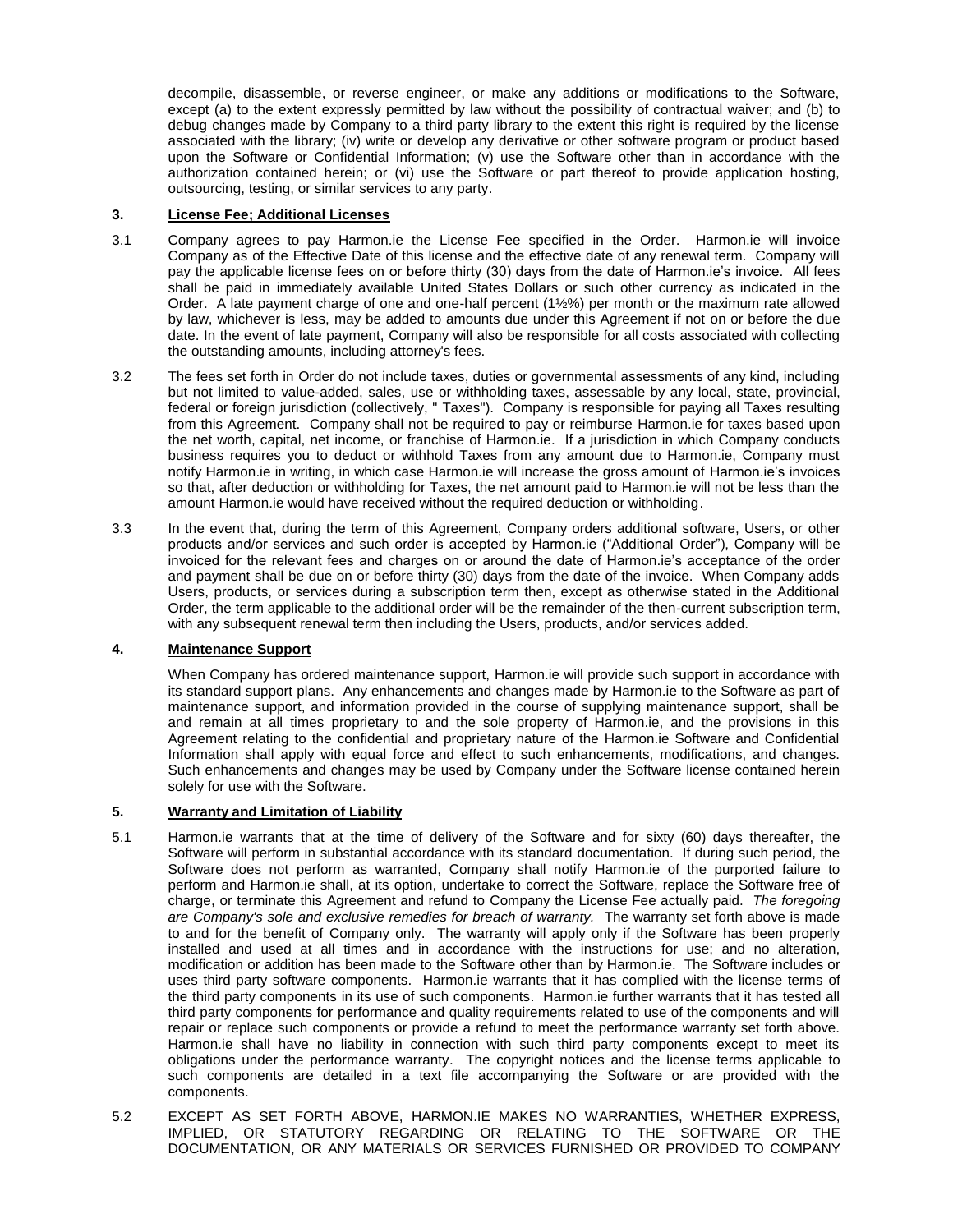UNDER THIS AGREEMENT. HARMON.IE SPECIFICALLY DISCLAIMS ALL IMPLIED WARRANTIES, INCLUDING, BUT NOT LIMITED TO, THE IMPLIED WARRANTIES OF MERCHANTABILITY AND FITNESS FOR A PARTICULAR PURPOSE WITH RESPECT TO THE SOFTWARE, DOCUMENTATION AND SAID OTHER MATERIALS AND SERVICES IF ANY, AND WITH RESPECT TO THE USE OF ANY OF THE FOREGOING. Applications may need to be downloaded from a third party web site and rely on third party hardware, cellular networks, internet, and computing infrastructures and Harmon.ie provides no warranties and shall have no responsibility for or liability in connection with their performance or otherwise. Company will be responsible for acting in accordance with the requirements for use of such site(s) and other infrastructure components and for ensuring that Users act in accordance with those requirements.

5.3 IN NO EVENT WILL HARMON.IE BE LIABLE FOR ANY LOSS OF PROFITS, LOSS OF USE, BUSINESS INTERRUPTION, LOSS OF DATA, COST OF COVER OR INDIRECT, SPECIAL, PUNITIVE, INCIDENTAL OR CONSEQUENTIAL DAMAGES OF ANY KIND ARISING OUT OF OR CONNECTED TO THIS AGREEMENT, THE SOFTWARE, OR ANY MATERIALS OR SERVICES PROVIDED HEREUNDER, WHETHER ALLEGED AS A BREACH OF CONTRACT OR TORTIOUS CONDUCT, INCLUDING NEGLIGENCE, OR OTHERWISE, EVEN IF HARMON.IE HAS BEEN ADVISED OF THE POSSIBILITY OF SUCH DAMAGES AND EVEN IF ONE OR MORE REMEDIES FAILS OF ITS ESSENTIAL PURPOSE. HARMON.IE'S MAXIMUM AGGREGATE LIABILITY FOR ANY AND ALL DAMAGES ARISING OUT OF OR CONNECTED TO THIS AGREEMENT, THE SOFTWARE, OR ANY MATERIALS OR SERVICES PROVIDED HEREUNDER WILL NOT, IN ANY EVENT, EXCEED THE LICENSE FEES ACTUALLY PAID TO HARMON.IE.

### **6. Confidentiality**

Each party agrees that at all times during the term of this Agreement, and thereafter, each party will hold in confidence, and will not, other than for purposes of this Agreement, use or disclose to any third party any Confidential Information of the other party. The term "Confidential Information" shall mean all non-public information that each party designates as being confidential or which the nature of the information or circumstances of disclosure makes reasonably clear should be treated as confidential. "Confidential Information" includes, without limitation, the terms of this Agreement, the Software and documentation, pricing and discounts, the intellectual property and business practices of each party and information received from others that a party is obligated to treat as confidential, and any summaries, synopses, notes, analyses, computations, compilations, data, studies or other documents, material or records which contain or otherwise reflect or are generated from Confidential Information. "Confidential Information" does not include information that was (a) previously known without restriction, (b) received from a third party without restriction, (c) independently developed without use of the Confidential Information, or (d) information that becomes publicly available through no fault of the receiving party. The obligations set forth in this Section shall continue until such time that the Confidential Information comes under one of the exceptions contained in (a)-(d), notwithstanding the expiration or termination of this Agreement for any reason. In the event of actual or threatened breach of this Section, the non-breaching party will have no adequate remedy at law and will be entitled to immediate injunctive and other equitable relief, without bond and without the necessity of showing actual money damages. Each party acknowledges that unauthorized disclosure or use of the Confidential Information of the other party will cause irreparable harm and significant injury to the disclosing party that may be difficult to ascertain. Accordingly, each party, as the receiving party, agrees that the disclosing party, without prejudice to any other right or remedy that it may have available to it at law or in equity, will have the right to seek and obtain immediate injunctive relief to enforce the rights and obligations contained in this Agreement without the necessity of proving actual damages, posting bond, or making any undertaking in connection therewith.

## **7. Term and Termination**

- 7.1 This Agreement will take effect on the Effective Date and will remain in force for the license term set forth in the Order, unless earlier terminated in accordance with this Agreement. In the event Company has purchased a subscription term, at the end of the subscription term the license will automatically renew for successive license terms of equal length, unless a different term is agreed to by the parties at the time of renewal, and unless either party gives written notice to the other of its intention not to renew at least thirty (30) days before commencement of the next term. The subscription fees for each renewal term may be increased by Harmon.ie with thirty (30) days prior written notice.
- 7.2 Harmon.ie may, by written notice to Company, terminate this Agreement if any of the following events ("Termination Events") occur: (i) Company is in material breach of any term, condition or provision of this Agreement, which breach, if capable of being cured, is not cured within thirty (30) days after Harmon.ie gives Company written notice of such breach; or Company (ii) terminates or suspends its business, (iii) becomes insolvent, admits in writing its inability to pay its debts as they mature, makes an assignment for the benefit of creditors, or becomes subject to direct control of a trustee, receiver or similar authority, or (iv) becomes subject to any bankruptcy or insolvency proceeding under federal or state statutes. If any Termination Event occurs, termination will become effective immediately or on the date set forth in the written notice of termination.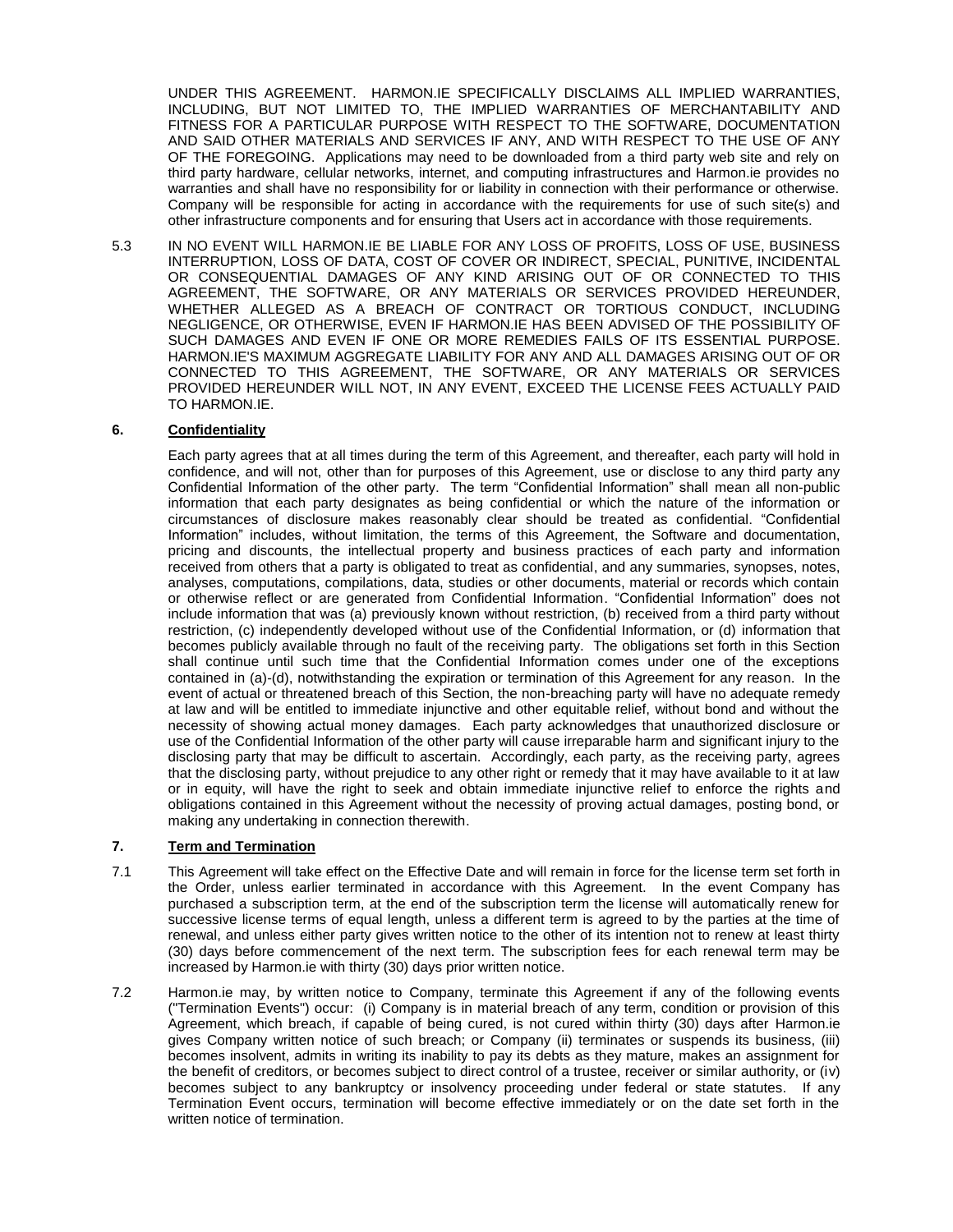7.3 Within thirty (30) days after the date of termination or discontinuance of this Agreement for any reason whatsoever, Company shall return or permanently destroy the Software, documentation, and all Harmon.ie Confidential Information, including all copies and documents and other material which contain or otherwise reflect the Software, documentation, and Harmon.ie Confidential Information. At Harmon.ie's request, Company shall provide a certificate certifying that it has satisfied its obligations under this Section.

### **8. Non-assignment/Binding Agreement**

Neither this Agreement nor any rights under this Agreement may be assigned or otherwise transferred by Company, in whole or in part, whether voluntary or by operation of law, including by way of sale of assets, merger or consolidation. Any assignment or transfer made contrary to the foregoing shall be null and void. Subject to the foregoing, this Agreement shall apply to, inure to the benefit of, and be binding upon the Parties hereto and upon their permitted successors and assigns.

#### **9. Miscellaneous**

- 9.1 This Agreement (including the Attachments and any addenda hereto signed by both parties) contains the entire agreement of the parties with respect to the subject matter of this Agreement and supersedes all previous communications, representations, understandings and agreements, either oral or written, between the parties with respect to said subject matter. All rights not expressly granted in this Agreement to Company are retained by Harmon.ie. No terms, provisions or conditions of any purchase order, acknowledgment or other business form that may be used in connection with the acquisition or licensing of the Software will have any effect on the rights, duties or obligations of the parties under, or otherwise modify, this Agreement, regardless of any failure of the other party to object to such terms, provisions or conditions. This Agreement may not be amended, except by a writing signed by both parties. Any waiver of the provisions of this Agreement or of a party's rights or remedies under this Agreement must be in writing to be effective. Failure, neglect, or delay by a party to enforce the provisions of this Agreement or its rights or remedies at any time, will not be construed and will not be deemed to be a waiver of such party's rights under this Agreement and will not in any way affect the validity of the whole or any part of this Agreement or prejudice such party's right to take subsequent action.
- 9.2 If any provision of this Agreement is determined by a court of competent jurisdiction to be invalid or unenforceable, that provision will be deemed stricken and the remainder of this Agreement will continue in full force and effect insofar as it remains a workable instrument to accomplish the intent and purposes of the parties; the parties will replace the severed provision with the provision that will come closest to reflecting the intention of the parties underlying the severed provision but that will be valid, legal, and enforceable. No exercise or enforcement by either party of any right or remedy under this Agreement, including termination under Section 8, will preclude the enforcement by such party of any other right or remedy under this Agreement or that such party is entitled by law to enforce. The Software is subject to United States export laws and regulations. Company may not export or re-export the Software or any technology received from Harmon.ie without the necessary and appropriate United States and other applicable government licenses. The provisions of Sections 3, 5.3, 6, 7.3, 8, and 9 will survive expiration or termination of this Agreement for any reason.
- 9.3 harmon.ie may collect Users' email addresses for license enforcement. If applicable law, Company policy, or other requirements require that Users be informed of or consent to the collection, use, and/or handling of information as described in this Section, or that any other steps be taken, these are the responsibility of Company and Users may not be permitted to access or use the Software without taking all necessary steps. Company will defend, hold harmless and indemnify harmon.ie from and against any and all losses, claims, liabilities, costs and expenses (including reasonable attorneys' fees) as incurred arising out of, related or connected to harmon.ie's collection, use, and handling of information as provided for herein. The information will not be shared with third parties for their marketing purposes. harmon.ie may process and store collected information on servers located outside the country where the Company is located and/or Users live, including in the United States or in any other country in which harmon.ie or its affiliates or service providers maintain facilities, even if the level of protection required in that country is less than required by the country where the Company is located and/or Users live. Company, on its own behalf and on behalf of its Users, consents to harmon.ie's collection and use of User information as outlined above.
- 9.4 This Agreement will be governed by and construed in accordance with the laws of the Commonwealth of Massachusetts as they apply to agreements entered into and performed in that state, without regard to principles of conflict of laws and without regard to the United Nations Convention on the International Sale of Goods or the Uniform Computer Information Transactions Act as enacted in any state. The parties agree that the federal and state courts of or located in the Commonwealth of Massachusetts shall have exclusive jurisdiction over any action arising out of or relating to any provisions contained herein, and waive objection to venue in these courts, and any such action shall be brought and prosecuted only in these courts. Each party hereby waives any right to jury trial in connection with any action or litigation in any way arising out of or related to this Agreement. Without limiting the generality of the foregoing, Company consents to the service of process in connection with any such claim or dispute by the mailing thereof by registered or certified mail, postage prepaid, at the address for notice set forth below.